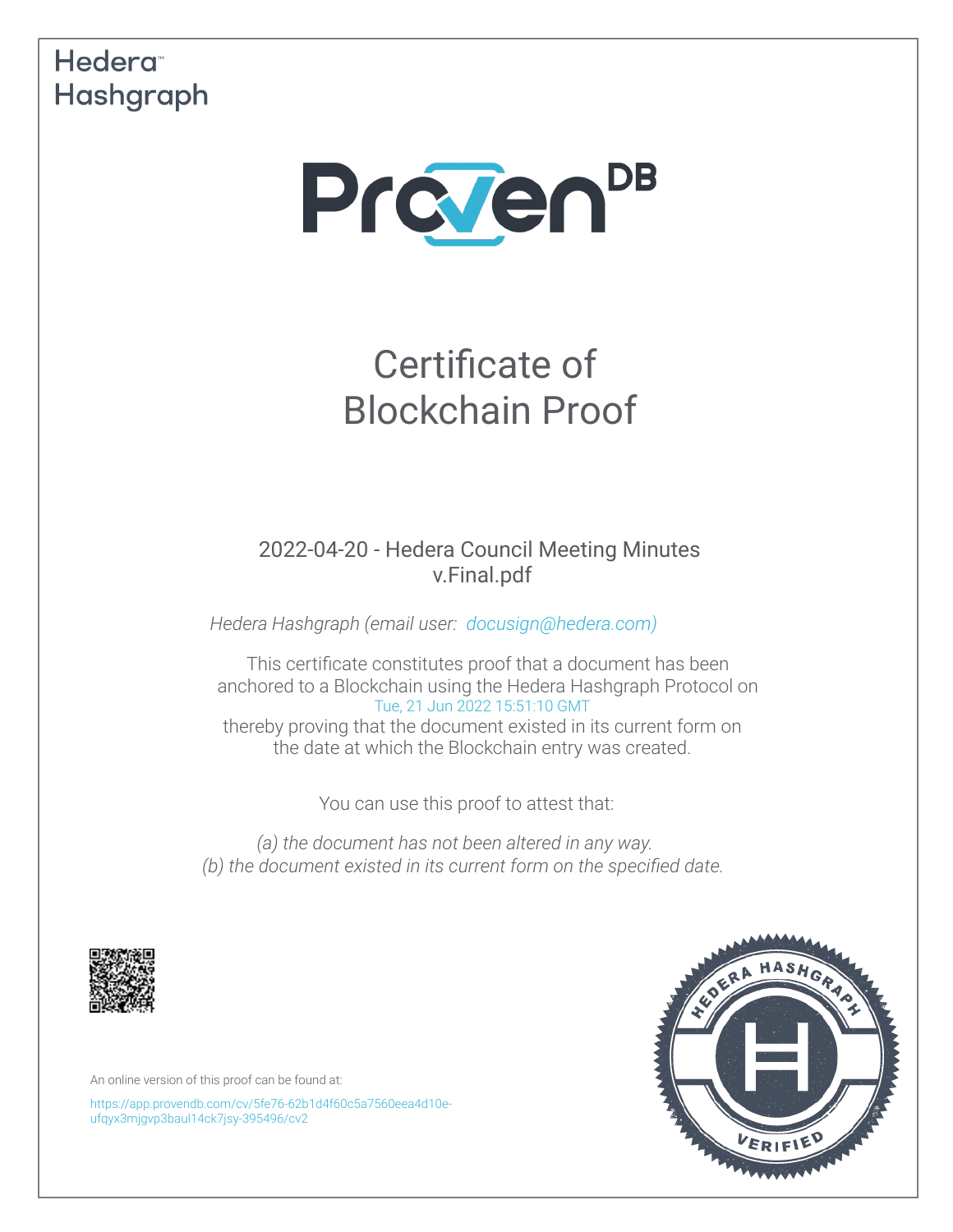

### **Details of the document being proved**

Hedera<sup>®</sup> Hashgraph

*The document was uploaded by Hedera Hashgraph (email user: docusign@hedera.com) at [Tue, 21 Jun 2022 14:25:58](https://www.timeanddate.com/worldclock/converter.html?iso=20220621T142558402&p1=1440&p2=152&p3=136&p4=179&p5=137&p6=33&p7=248)  [GMT](https://www.timeanddate.com/worldclock/converter.html?iso=20220621T142558402&p1=1440&p2=152&p3=136&p4=179&p5=137&p6=33&p7=248)*

The document name when hashed was *"2022-04-20 - Hedera Council Meeting Minutes v.Final.pdf"*

You can view a copy of this document [here](https://app.provendb.com/cv/5fe76-62b1d4f60c5a7560eea4d10e-ufqyx3mjgvp3baul14ck7jsy-395496/cv2) (permissions may be required to view the document)

The cryptographic hash of the document is: *72825bd4a7200f0b39892cdf818ec027c2bff7213f4b16353ef8eb0636c83d15*

*See Schedule 1 for details of the hashing algorithm employed.*

#### **Blockchain proof details**

The document hash was included within the [Hedera Hashgraph proof at](https://www.hedera.com/) [https://app.dragonglass.me/hedera/search?q=0574c590769cb1ee9f3716327737109f2663901d7670059008ee8a1](https://app.dragonglass.me/hedera/search?q=0574c590769cb1ee9f3716327737109f2663901d7670059008ee8a172df248cb029792414f2039146fbcd5a57a5a2884) [72df248cb029792414f2039146fbcd5a57a5a2884](https://app.dragonglass.me/hedera/search?q=0574c590769cb1ee9f3716327737109f2663901d7670059008ee8a172df248cb029792414f2039146fbcd5a57a5a2884)

*See Schedule 2 for a detailed cryptographic proof.*

The Hedera Hashgraph proof was anchored to the Blockchain in transaction [0574c590769cb1ee9f3716327737109f2663901d7670059008ee8a172df248cb029792414f2039146fbcd5a57a5a2](https://app.dragonglass.me/hedera/search?q=0574c590769cb1ee9f3716327737109f2663901d7670059008ee8a172df248cb029792414f2039146fbcd5a57a5a2884) [884 at:](https://app.dragonglass.me/hedera/search?q=0574c590769cb1ee9f3716327737109f2663901d7670059008ee8a172df248cb029792414f2039146fbcd5a57a5a2884) [Tue, 21 Jun 2022 15:51:10 GMT](https://www.timeanddate.com/worldclock/converter.html?iso=20220621T155110000&p1=1440&p2=152&p3=136&p4=179&p5=137&p6=33&p7=248)

#### **Summary**

The document *2022-04-20 - Hedera Council Meeting Minutes v.Final.pdf* with hash value *72825bd4a7200f0b39892cdf818ec027c2bff7213f4b16353ef8eb0636c83d15* was anchored to the Hedera Hashgraph Blockchain

by Hedera Hashgraph (email user: [docusign@hedera.com\) at :](mailto:docusign@hedera.com) [Tue, 21 Jun 2022 15:51:10 GMT. Providing that the](https://www.timeanddate.com/worldclock/converter.html?iso=20220621T155110000&p1=1440&p2=152&p3=136&p4=179&p5=137&p6=33&p7=248)  [document continues to hash to that value, you can be certain that the document existed in its current form on or](https://www.timeanddate.com/worldclock/converter.html?iso=20220621T155110000&p1=1440&p2=152&p3=136&p4=179&p5=137&p6=33&p7=248)  [before that date.](https://www.timeanddate.com/worldclock/converter.html?iso=20220621T155110000&p1=1440&p2=152&p3=136&p4=179&p5=137&p6=33&p7=248)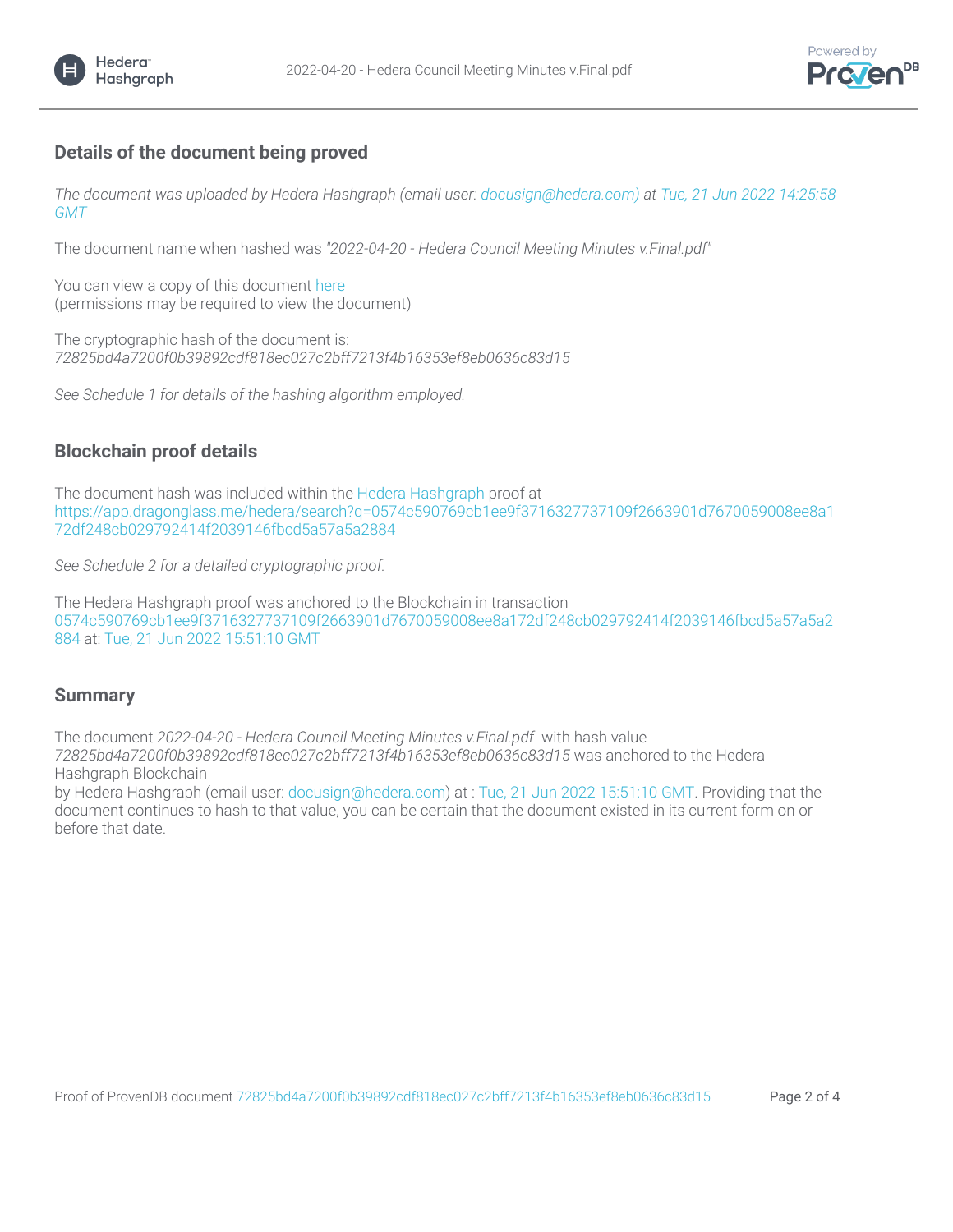

#### **Schedule 1: Document hashing**

The document hash of *72825bd4a7200f0b39892cdf818ec027c2bff7213f4b16353ef8eb0636c83d15* was obtained by performing a [SHA-2 256 bit hash on the document](https://en.wikipedia.org/wiki/SHA-2)  [here \(permission may be required to view this document\).](https://app.provendb.com/cv/5fe76-62b1d4f60c5a7560eea4d10e-ufqyx3mjgvp3baul14ck7jsy-395496/cv2) The hash was calculated on the document and its metadata as stored in the ProvenDB system.

You can download a copy of the document and its metadata (permissions required) [here. You can independently validate the document proof by using the](https://app.provendb.com/share/5fe76-62b1d4f60c5a7560eea4d10e-ufqyx3mjgvp3baul14ck7jsy-395496/cv2) open source validation tool at [https://app.provendb.com/homepage/downloads.](https://app.provendb.com/homepage/downloads)

#### **Schedule 2: Hedera Hashgraph proof**

The Hedera Hashgraph proof uses a Trie structure for linking data to the public Blockchain. It aggregates multiple hash values into a single hash value which is then placed on the Blockchain. The following Hedera Hashgraph proof proves that the hash value of

*72825bd4a7200f0b39892cdf818ec027c2bff7213f4b16353ef8eb0636c83d15* is associated with the root hash placed on the Hedera Hashgraph Blockchain in transaction [https://app.dragonglass.me/hedera/search?q=0574c590769cb1ee9f3716327737109f2663901d7670059008ee8a1](https://app.dragonglass.me/hedera/search?q=0574c590769cb1ee9f3716327737109f2663901d7670059008ee8a172df248cb029792414f2039146fbcd5a57a5a2884) [72df248cb029792414f2039146fbcd5a57a5a2884](https://app.dragonglass.me/hedera/search?q=0574c590769cb1ee9f3716327737109f2663901d7670059008ee8a172df248cb029792414f2039146fbcd5a57a5a2884)

*This proof can be downloaded (permissions required) [here](https://app.provendb.com/cv/5fe76-62b1d4f60c5a7560eea4d10e-ufqyx3mjgvp3baul14ck7jsy-395496/cv2)*

#### **Below is a binary representation of the Blockchain proof**

*eJy0lL3Om8USx89VnPoUp3W887m7qSJxC1Q0ZmdnBlt6Y1u2E0gZaGiTO4AEJSBEhSi5j1fYtDzviFKZNEg0c4z85uP5//fb3/ejvN2s/PN/uBx +38fBWnKXM3WZQUQfTUIc4UDR6DbnMG/3ZWcn9jj3eUS95WbcfkVC+Kq6ArhU5CHAg+hfPYePw+nf4hfKv8O/9ZOYz+3cX759Q83w +Lml6Pbxg9zc//h1eF4/uM//33+3c3towzsPAbH8IJeB03VycNa9SJAVBFNkdoEZ1QaNBKiDmvqddioz78/HN+ct2OFondAcWzZSOvEMEeNWs3cFXu DzDllgELR4i1swOSlfVkyRJFowhUQmUbj2qkSTS4VpNlELlBlolauhsIiVFy49+bEzE0tulbo7ngFjNIwss9Eth4FBFFDW0tspTINduiVc5bCrcyJo0VqYhON 3itdr2zKSjjFRimiHjB5RlqDSQqNxWfyDBMabNwLEA9KrYWzjmzdPwae7oAlE8mM3C1dLMyLNtIpBEMyrFhr3cdM4z6iQ6mTRFJAO+QVsCJNJ00aU SYnOS2aC9KG0yg9mVu3XusoGaKeyNHSZwMQlmhXK4N574KdqRTS7GKctSZPHhWXqaqPMUxnOGcHogHdwCcUtcQe17JBLKKDWdxBO4bE8Gq RFqGCbUG1CAS0yo0LqQBj1GbAEiBXwOqdtThJy2g6mwwOyG4D2TXN0o0LlTTJ6l0qReUmPUBrI23l6oYJiDGjDxYU7IshrGqVJqOoQ/ EEDOhe00msI6WREHdQa+CDPwS+8+Xt/xZjbsPjNDaPx26/j8tmcejh9IFVXzx/cx87v/*

*jm9eXZMV7NcfPju7Sd335epPKUXqr2aRDRkyooYa1UofREVeoFvGotRXopLaINqLj85zatYK8dGTixUAfWtOkypA4Z2Bq/fnLanV/cvtxeLsfzw/ X6vvWD4+lwyGE38WB3WD+N0y6frT/eZf1vT/b20TzsL/HV5fe/ZvuSdv7gcPpiPbdjtz8edvvL+indne2nT96HXi+v6WKLhmK +aLaULEa9dZyeDVrMgnWiZVYESjZQEopsYUVJZyMH+TMAAP//IwL2oQ==*